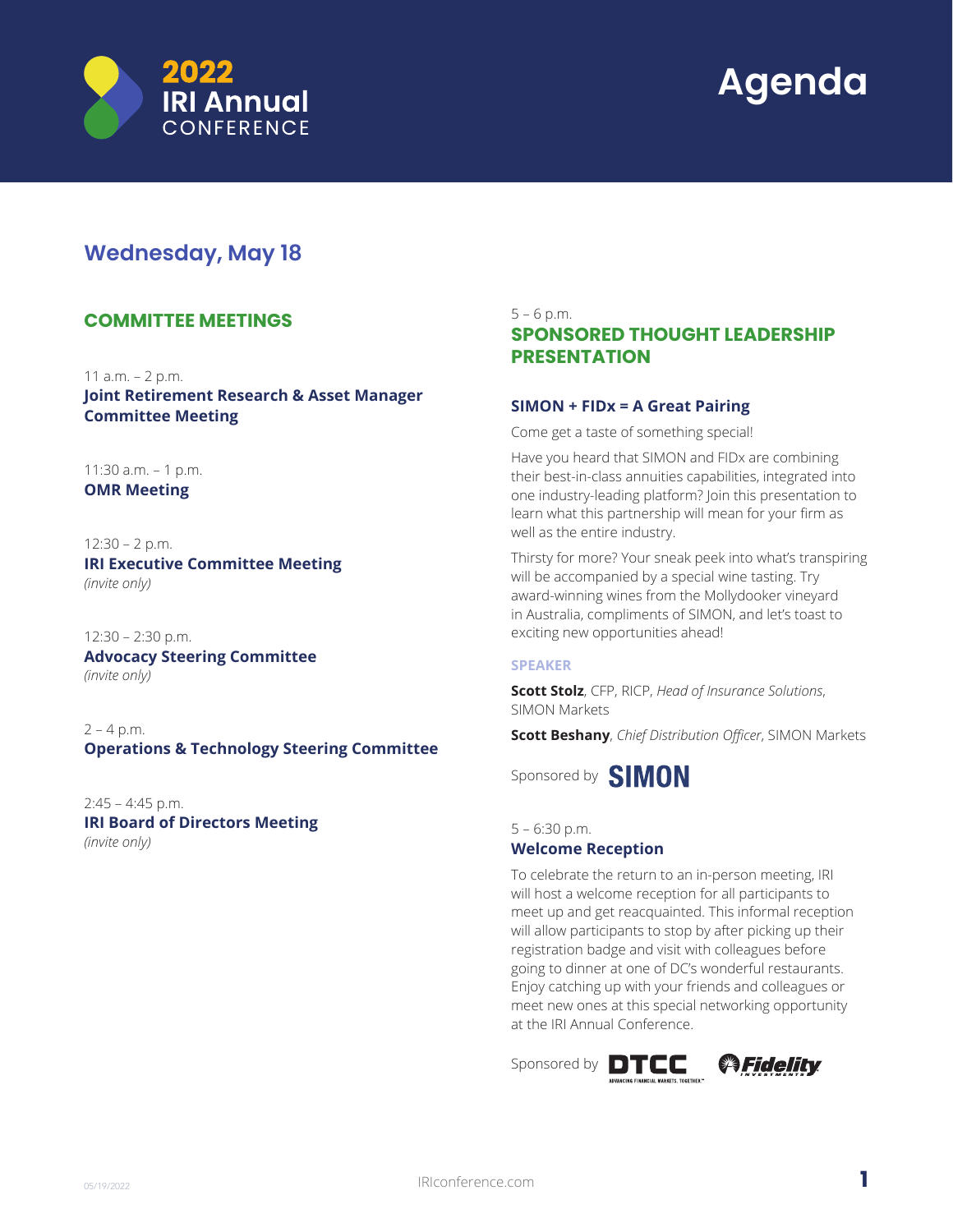

# **Thursday, May 19**

 $7.30 - 8.30$  a.m. **Networking Breakfast**

### 7:30 – 8:30 a.m.

# **SPONSORED THOUGHT LEADERSHIP PRESENTATION & LEGAL FORUMS**

# **Accelerating Replacement Processing with eSignature and Ceding Carrier Data Workflow Triggers**

Breakfast with a focus on how automation using ceding carrier data impacts new policy issue, producers and policy holders. This wake-up discussion reviews the standardized replacement eSignature rules used in the AOE platforms to automate the eSignature workflow process — and the negative impact variations to these Best Practices have on replacement turn-around times. This session will also examine how small workflow automation steps, using additional ceding carrier data, improve communications and decrease the annuity issue cycle time.

#### **SPEAKER**

**Cheri DeBoer-Stinson**, *Director*, Cooperative Technologies





# **Unified Onboarding, Licensing and Registration: The Key to Growth in the Digital Era**

Some of the industry's most seasoned onboarding, licensing and registration experts, who have had their finger on the pulse of the industry for more than 50 years combined, will discuss key challenges and opportunities facing the industry in the context of these changing times — including the digitization of insurance; managing producer satisfaction; competitive pressures; advances in technology; and of course, more regulation.

### **SPEAKERS**

**Debra Freitag**, *Chief Strategy Officer*, RegEd

**Michael Pouliot**, *Executive Vice President, Head of Xchange Sales*, RegEd

Sponsored by **Reg**Ed

8 a.m. – 5 p.m. **Headshot Café**

Need a new high-quality professional headshot taken while attending the IRI Annual Conference? Our headshot café will be open on Thursday on a first-come, first-serve basis.

Sponsored by  $FID$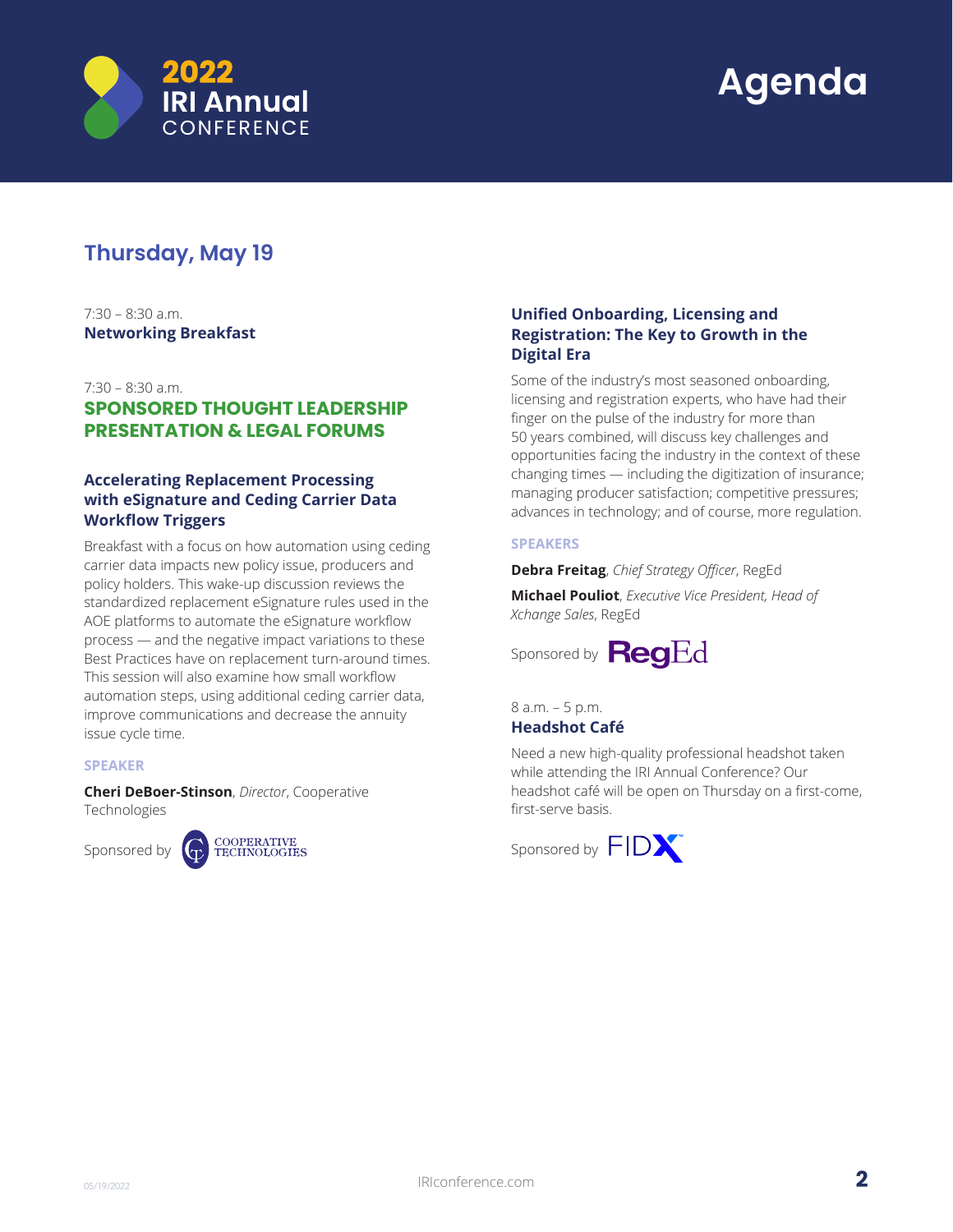



# **Thursday, May 19** *continued*

### $8.30 - 9$  a.m.

# **State of the Industry & Champion of Retirement Security Award Presentation**

President & CEO Wayne Chopus welcomes attendees to the 2022 Annual Conference, the first in-person IRI event since 2019. Chopus will address IRI's accomplishments, progress, and membership value, plus offer perspectives on the road ahead for the industry and IRI.

### **SPEAKER**

**Wayne Chopus**, *President & CEO*, Insured Retirement Institute

#### 9 – 9:45 a.m.

# **Setting the Stage: A Conversation with IRI's Board Officers**

IRI's CEO will moderate a discussion among IRI's Board Officers on insured retirement industry trends and how IRI is uniquely positioned to help propel the industry forward.

### **SPEAKERS**

**John Kennedy**, *Executive Vice President*, Lincoln Financial Group, *President*, Lincoln Financial Distributors, *Chair*, IRI Board of Directors

**Terri N. Fiedler**, *President & Chief Executive Officer*, AIG Financial Distributors, *Vice Chair*, IRI Board of Directors

**Paula Nelson**, *Managing Director & Head of Strategic Growth*, Global Atlantic Financial Group, *Treasurer & Secretary*, IRI Board of Directors

### **MODERATOR**

**Wayne Chopus**, *President & CEO*, Insured Retirement Institute

 $9.45 - 10.15$  a.m. **Networking Break**

Sponsored by



**S&P Dow Jones Indices** A Division of S&P Global

10:15 – 11:15 a.m.

# **Harnessing the Great Acceleration: Finding Opportunity in Digital Transformation**

If your organization hasn't been disrupted yet, it's only a matter of time before someone rethinks your business. Most every vertical has encountered change over the past decade; from commerce to banking, energy to automotive, finance to travel, but was it transformative enough? Greg Williams argues that the pace of change will accelerate even further in the coming years as technology and data are used in unprecedented ways and that the only way to thrive in this dynamic environment is to embrace change.

## **KEYNOTE SPEAKER**

**Greg Williams**, *Editor-in-Chief*, WIRED Magazine

### **MODERATOR**

**Susan L. Fiengo**, *Managing Director, Digital Customer Experience*, Global Atlantic Financial Group



Sponsored by **C Global Atlantic** 

 $11:15 - 11:45$  a.m. **Networking Break**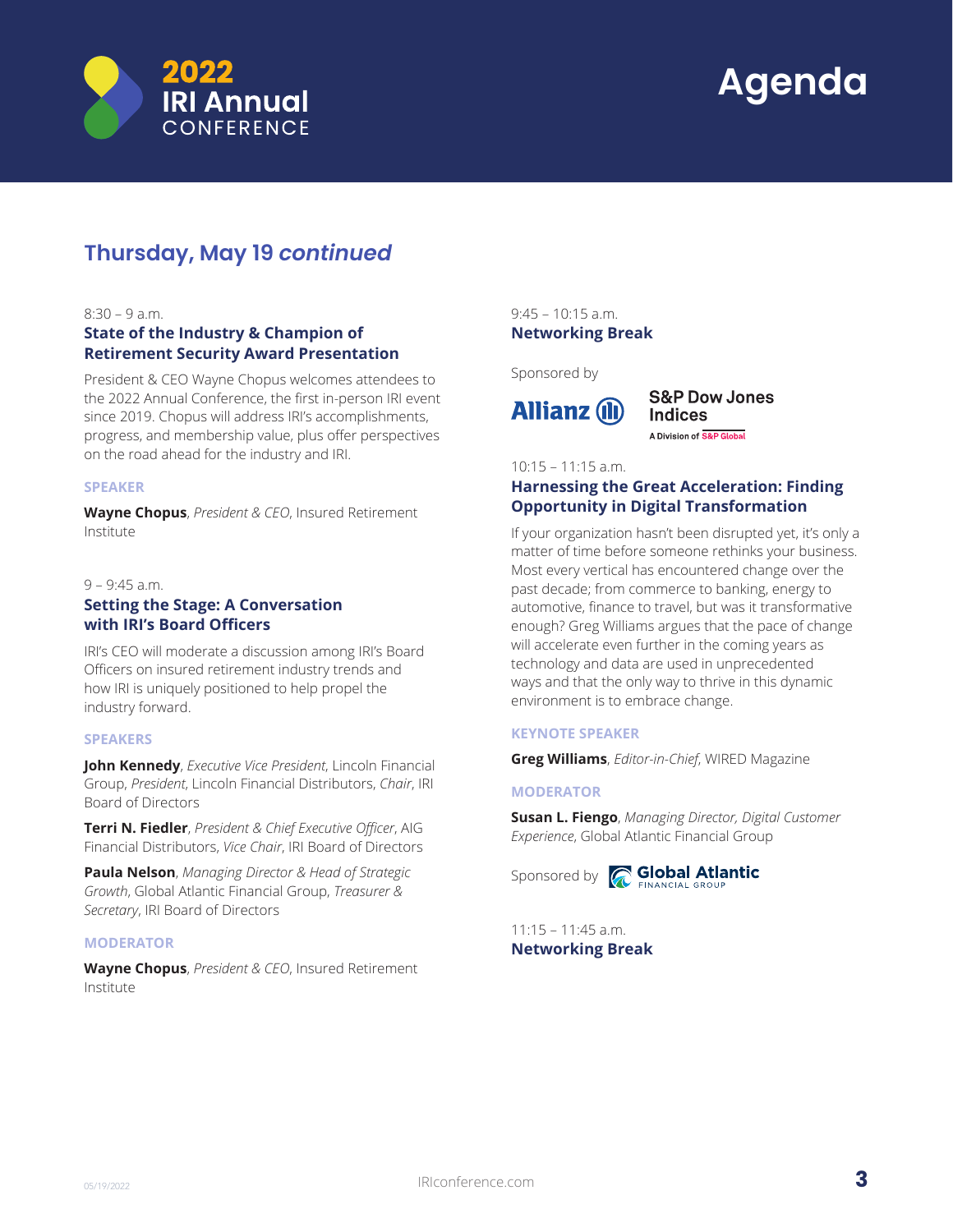

# **Thursday, May 19** *continued*

# 11:45 a.m. – 12:30 p.m. **CONCURRENT SESSIONS**

# **A Labor (Department) of Love? DOL Priorities for 2022 and Beyond**

The Department of Labor (DOL) has long been one of our industry's most impactful regulators given its jurisdiction over the products and services we provide to retirement plans and their participants. During this session, the acting head of DOL's Employee Benefits Security Administration will sit down with a leading member of IRI's Retirement Plans and Tax Committee for a conversation on the definition of fiduciary investment advice and the rules a fiduciary advisor must follow to receive compensation for their services, the forthcoming final rules on lifetime income illustrations and environmental, social, and governance (ESG) investing, the developing marketplace for pooled employer plans (PEPs), and more.

### **SPEAKER**

**Ali Khawar**, *Acting Assistant Secretary and Principal Deputy Assistant Secretary*, Employee Benefits Security Administration, U.S. Department of Labor

#### **MODERATOR**

**Keith Mancini**, *Assistant Vice President, Government Affairs*, Empower, *Chair*, IRI Retirement Plans & Tax Committee

# **How Will Wholesalers "Carry the Bag" From Here?**

The wholesaler is a linchpin in the annuity supply chain, providing invaluable product knowledge and business support to financial advisors. As a historically in-person, relationship oriented profession, wholesaling was particularly challenged by the pandemic, and creative solutions were needed to maintain wholesaler effectiveness. Deploying and leveraging new technology and data mining and analysis techniques, the roles of the internal sales desk and hybrid models, maintaining high touch in a virtual world, and attracting and supporting new entrants to the profession were just a few of the challenges. Panelists will go in-depth on these challenges, and others, and discuss how they see the profession evolving in the next few years, with a particular view toward what will change, or remain the same, as we emerge from the pandemic.

### **SPEAKERS**

**Sarah Garrity**, *National Sales Manager, Retirement Insurance*, BlackRock

**Amanda Miller**, *Senior Vice President, Retirement Sales Manager*, Wells Fargo

**Steve Scanlon**, *Managing Director, Head of Individual Retirement*, Equitable Life Insurance Company, IRI Board of Directors

**Tim Seifert**, *Senior Vice President, Head of Retirement Solutions Distribution*, Lincoln Financial Distributors

### **MODERATOR**

**Frank O'Connor**, *Vice President, Research*, Insured Retirement Institute

12:30 – 2 p.m. **Networking Lunch**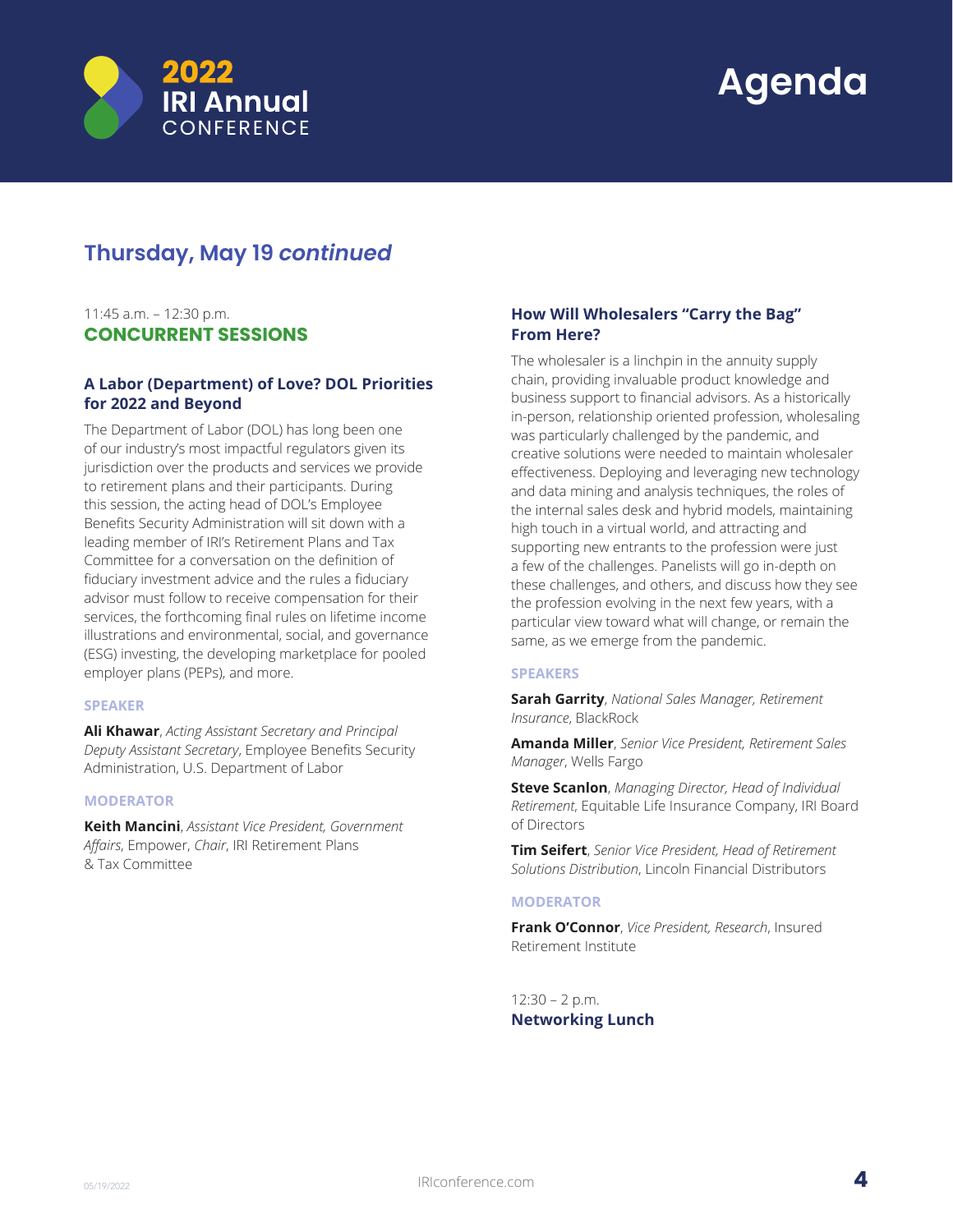

# **Thursday, May 19** *continued*

### 12:30 – 2 p.m.

## **Women in Leadership Symposium**

This is the inaugural event of our [Women in Leadership]( https://iriconference.com/women-in-leadership/) initiative. All attendees are welcome to join us for a panel discussion with female industry leaders as they share how they navigated their career paths and support the advancement of women in our business. Lunch will be provided to all attendees.

### **SPEAKERS**

**Ashley Golson**, *Senior Vice President, National Sales Desk*, Jackson

**Rona Guymon**, *Senior Vice President, Annuity Distribution*, Nationwide Annuities

**Amanda Harless**, *Senior Vice President, Enterprise Contact Center*, Global Atlantic Financial Group

#### **MODERATOR**

**Melissa Kivett**, *Managing Director, Head of Enterprise Strategic Relationship Management*, Prudential, IRI Board of Directors

Sponsored by



# 12:30 – 1:30 p.m.

# **SPONSORED THOUGHT LEADERSHIP PRESENTATION & LEGAL FORUMS**

# **AI, Algorithms & Unintended Bias: Understanding and Responding to Emerging Regulations on Automated Decision-Making**

Insurers are expanding their use of artificial intelligence and algorithms, even as policymakers raise concerns about fairness and potential bias against protected classes. In the absence of clear regulatory guidance and standards, industry and legal stakeholders are struggling with how to address concerns about algorithmic fairness, leading to increase regulatory and reputational risk. This is an important societal issue of deep concern to organizations and everyone in the legal profession should be monitoring developments in these increasingly high-profile issues. Our program will discuss the emerging regulatory standards and best practices and explore how insurers can protect themselves from regulatory, litigation and reputational risk.

## **SPEAKERS**

**Scott M. Kosnoff**, *Partner*, Faegre Drinker **Samantha Tyner, Ph.D.**, *Data Scientist*, Tritura

taegre<br>rinker

Sponsored by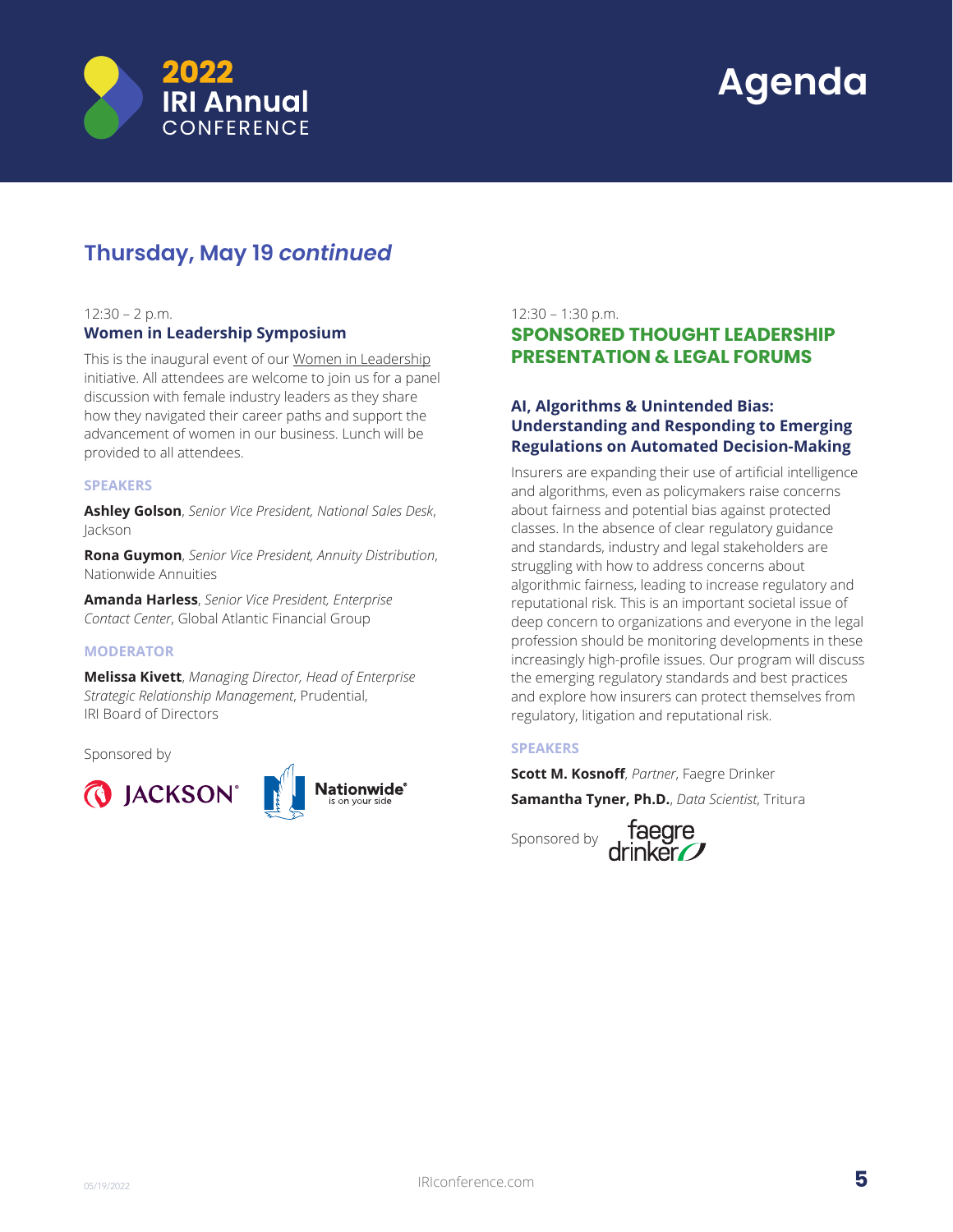

# **Thursday, May 19** *continued*

# **DOL Hot Topics**

This session will explore a number of key topics, including the future of PTE 84-24, litigation challenges to DOL rulemaking, and the Department's recent guidance on cryptocurrency investing.

### **SPEAKERS**

**Michael Kreps**, *Principal, Co-Chair Retirement Services Practice*, Groom Law Group

**Scott Mayland**, *Associate*, Groom Law Group **Thomas Roberts**, *Principal*, Groom Law Group **Kevin Walsh**, *Principal*, Groom Law Group

Sponsored by



2 – 2:15 p.m. **Transition Break**

# $2:15 - 3$  p.m. **CONCURRENT SESSIONS**

# **Master the Customer Experience**

CX is a differentiator and will be more so in the future … a true competition point! Is the insured retirement industry ready to compete? How do we compare to other verticals and current customer expectations? Join us as we examine the tools and skillset on that path to success. We will discuss the strategies and enterprise engagement required to compete and differentiate including technology, analytics, benchmarking and understanding all paths to the customer for a unified experience.

### **SPEAKERS**

**Ilan Davidovici**, *Principal, Client Experience*, Edward Jones

**Rob Goodman**, *Vice President, Customer Experience Office*, Pacific Life

**Doug Massey**, *Executive Vice President, Sales and Relationship Management*, Insurance Technologies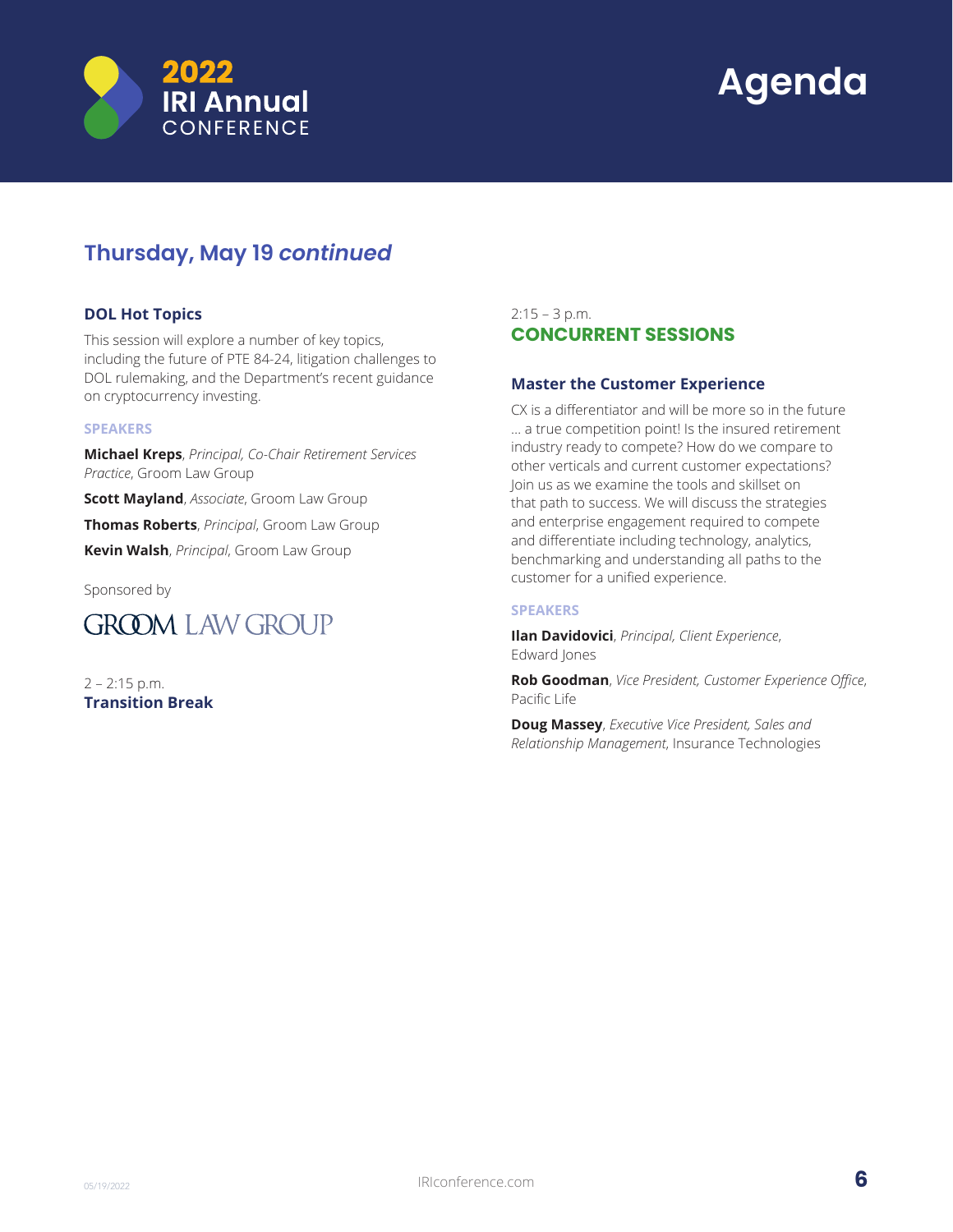

# **Thursday, May 19** *continued*

# **From Reg BI to Reg Modernization: SEC Priorities for 2022 and Beyond**

The Securities and Exchange Commission (SEC) has established an incredibly diverse and ambitious set of regulatory priorities and objectives under Chair Gary Gensler's leadership. This session will feature a fireside chat between the recently appointed Deputy Director of the SEC's Division of Investment Management and a leading member of IRI's Securities Committee. The discussion will cover a broad array of topics, including examinations and enforcement under Regulation Best Interest and Form CRS, regulatory modernization, and eCommerce, environmental, social, and governance (ESG) investing, Registered Index-Linked Annuities, and more.

## **SPEAKER**

**Sarah ten Siethoff**, *Deputy Director*, Division of Investment Management, U.S. Securities and Exchange Commission

## **MODERATOR**

**Mark Quinn**, *Director of Regulatory Affairs*, Cetera Financial Group, *Chair*, IRI Securities Committee

# **Defined Outcome: The New Frontier**

In an investing environment characterized by lofty valuations and multiple threats including inflation, rising rates and geopolitical uncertainty, defined outcome investing seems to offer the ideal solution for reconciling fear of loss and fear of missing out. Mutual funds, ETFs, and RILAs and defined outcome subaccounts in variable annuities — there are myriad ways to incorporate defined outcome into portfolios. This discussion will focus on use cases, innovation in product design, and the impact of these solutions on retirement saving and generating retirement income from investment portfolios.

### **SPEAKERS**

**Michael J. Eustic**, *Head of Insurance*, Invesco, IRI Board of Directors

**Berlinda Liu**, CFA, *Director, Multi-Asset Indices*, S&P Dow Jones Indices

**Matt Kaufman**, PCM®, *Principal*, Milliman Financial Risk Management LLC

### **MODERATOR**

**Eric Henderson**, *President, Nationwide Annuity*, Nationwide Financial, IRI Board of Directors

3 – 3:15p.m. **Transition Break**

Sponsored by



**S&P Dow Jones Indices** A Division of S&P Global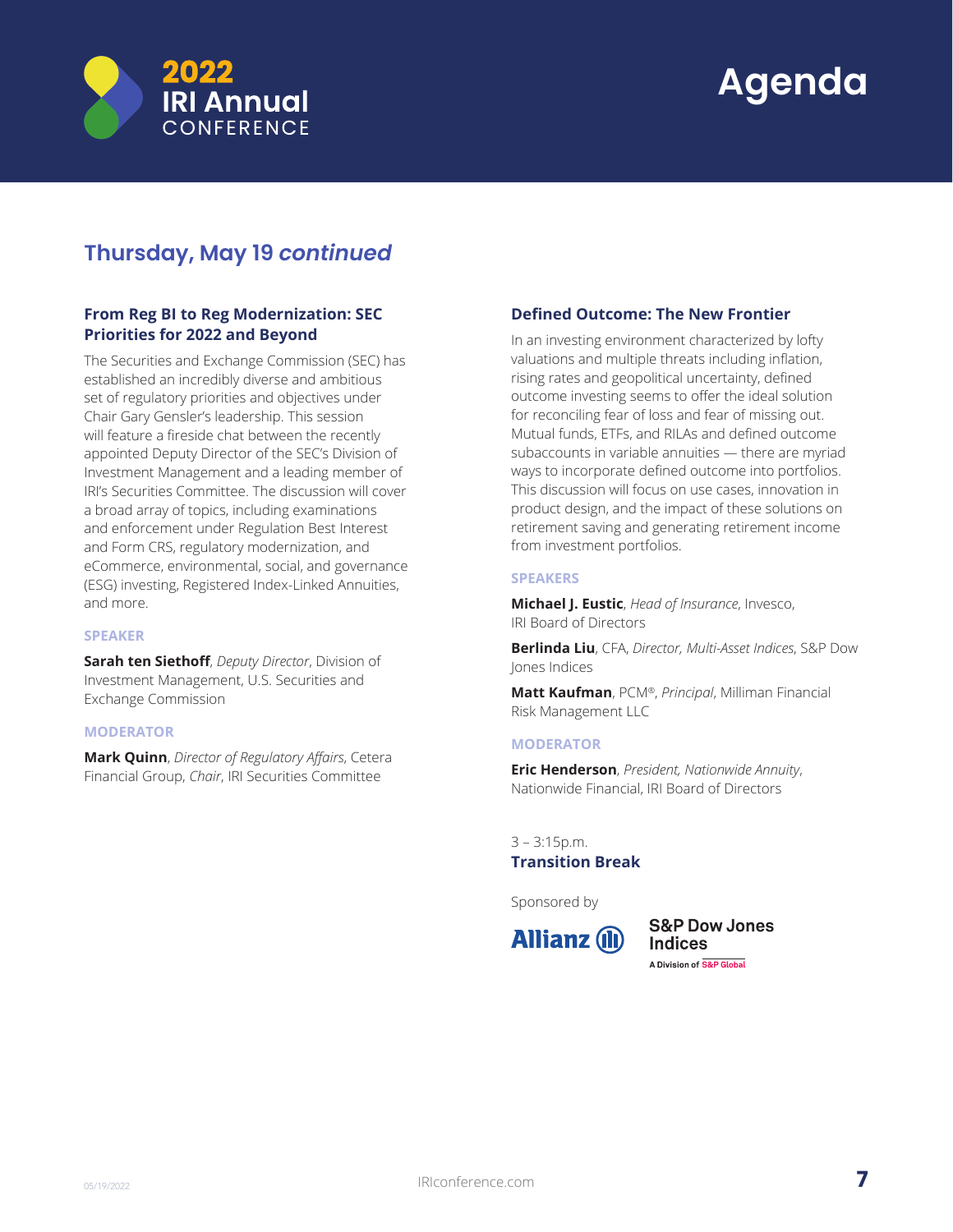

# **Thursday, May 19** *continued*

# $3:15 - 4 p.m.$ **CONCURRENT SESSIONS**

# **Our Evolving Landscape: Supporting New Channels and Products**

We are experiencing more change with the introduction of Advisory products and RIA's distributing our annuity product. A great opportunity, but we must be able to support this shift and examine our existing models for required alterations. Join us as we examine the best approaches for onboarding, fee billing, performance reporting, and other needed aggregation functions to achieve mutual success.

### **SPEAKERS**

**Heather Kelly**, *Senior Vice President, Head of Advisory & Strategic Accounts*, Allianz Life

**Sam Rosenbrock**, *Assistant Vice President*, Platform Strategy, Jackson

**Scott Stolz**, *Head of Insurance Solutions*, SIMON Markets

# **State(s) of the Union: NAIC Priorities for 2022 and Beyond**

For more than 150 years, the National Association of Insurance Commissioners (NAIC) has served as a standard-setting organization for state insurance regulators across the country. In that time, the NAIC has guided and supported its members — our industry's primary regulators — through countless critically important issues ranging from natural disasters to financial crises to the rise of cybersecurity threats. Join one of the leading members of IRI's State Affairs Committee for an engaging dialogue with the NAIC's Vice President for 2022 on the key issues facing the annuity industry today, including nationwide adoption and implementation of the NAIC's best interest model regulation, the NAIC's efforts with respect to DEI through the Special Committee on Race and Insurance, the priorities of the NAIC's new Innovation, Cybersecurity, and Technology (H) Committee, and more.

## **SPEAKER**

**Andrew N. Mais**, *Commissioner*, Connecticut Insurance Department, *Vice President*, National Association of Insurance Commissioners

### **MODERATOR**

**Norah Jones**, *Director, Government Relations*, Brighthouse Financial, *Chair*, IRI State Affairs Committee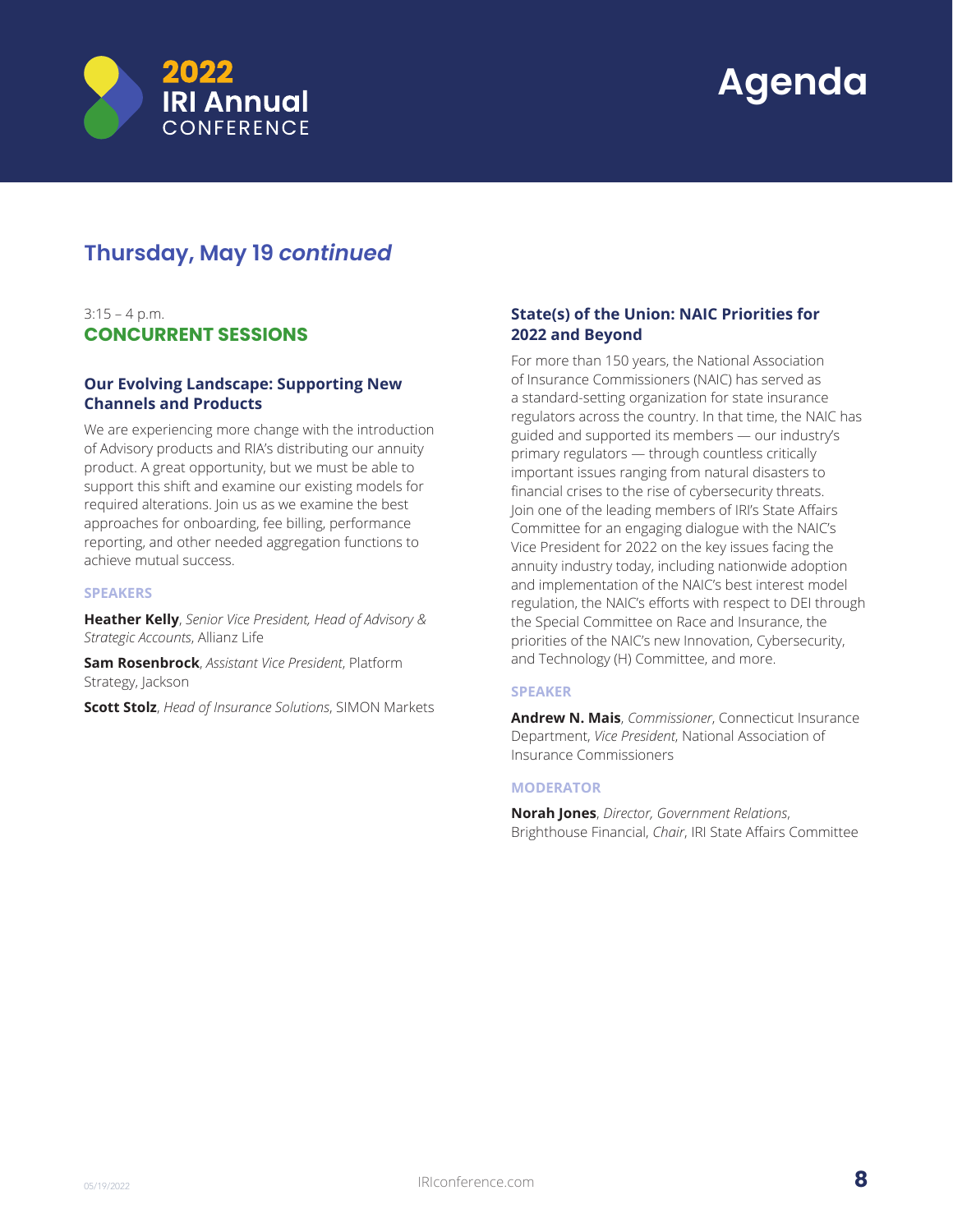

# **Thursday, May 19** *continued*

# **Rising Rates: Panacea, Problem, or Both?**

Rising rates are generally good for our industry, but also historically associated with stock market corrections and/or extended periods of anemic returns in equities. At the same time, inflation at levels not seen in 40 years make it more important than ever for retirees' investable assets and income to rise over time. In this session industry and product experts will talk in terms of scenarios, i.e., what does a gradual rise in rates mean, and what happens if rates rise too far too fast? And what is expected in product development that can help consumers stay ahead of inflation as they are saving for retirement or using their investable assets for income?

### **SPEAKERS**

**Mark Lindbloom**, *Portfolio Manager*, Western Asset Management Company, LLC

**Mike McCarthy**, *Vice President, Distribution Strategy*, Prudential Financial

**Pete Miller**, CFA, FSA, *Insurance Research Strategist*, Invesco

### **MODERATOR**

**RaShonne Darling**, CAS, *Assistant Vice President, Annuity Product Management*, LPL Financial

## $4 - 4:15$  p.m. **Transition Break**

### 4:15 – 5:15 p.m.

## **Generating Buzz: How To Fuel Growth & An Innovative Mindset**

Jon Steinberg addresses the challenges and opportunities presented by the disruptions to the advertising, media, and marketing worlds that have unfolded over the last decade. Touching upon the issues facing modern businesses, what it takes to retain a competitive edge, how to spot trends before they happen, and how to grow exponentially by accessing the millennial consumer, Steinberg provides the tools for organizations looking to shake up corporate culture, partnerships, marketing, content creation, and product placement with fresh ideas.

#### **KEYNOTE SPEAKER**

**Jon Steinberg**, *Former COO*, BuzzFeed, *Founder*, Cheddar News

### **MODERATOR**

**Jennifer B. Cook**, *Vice President, Marketing, Retirement Solutions Division*, Pacific Life Insurance Company

Sponsored by **AL PACIFIC LIFE** 

5:15 p.m. **Closing Remarks** 

#### **SPEAKER**

**Dan Zielinski**, *Chief Strategic Communications Officer*, Insured Retirement Institute

5:15 – 7 p.m.

### **Conference Soirée**

Continue the networking and join IRI Thursday evening for a night of great fun, food, and drinks. The IRI Annual Soirée will also feature entertainment and a few surprises.

Sponsored by **Constanting Lincoln**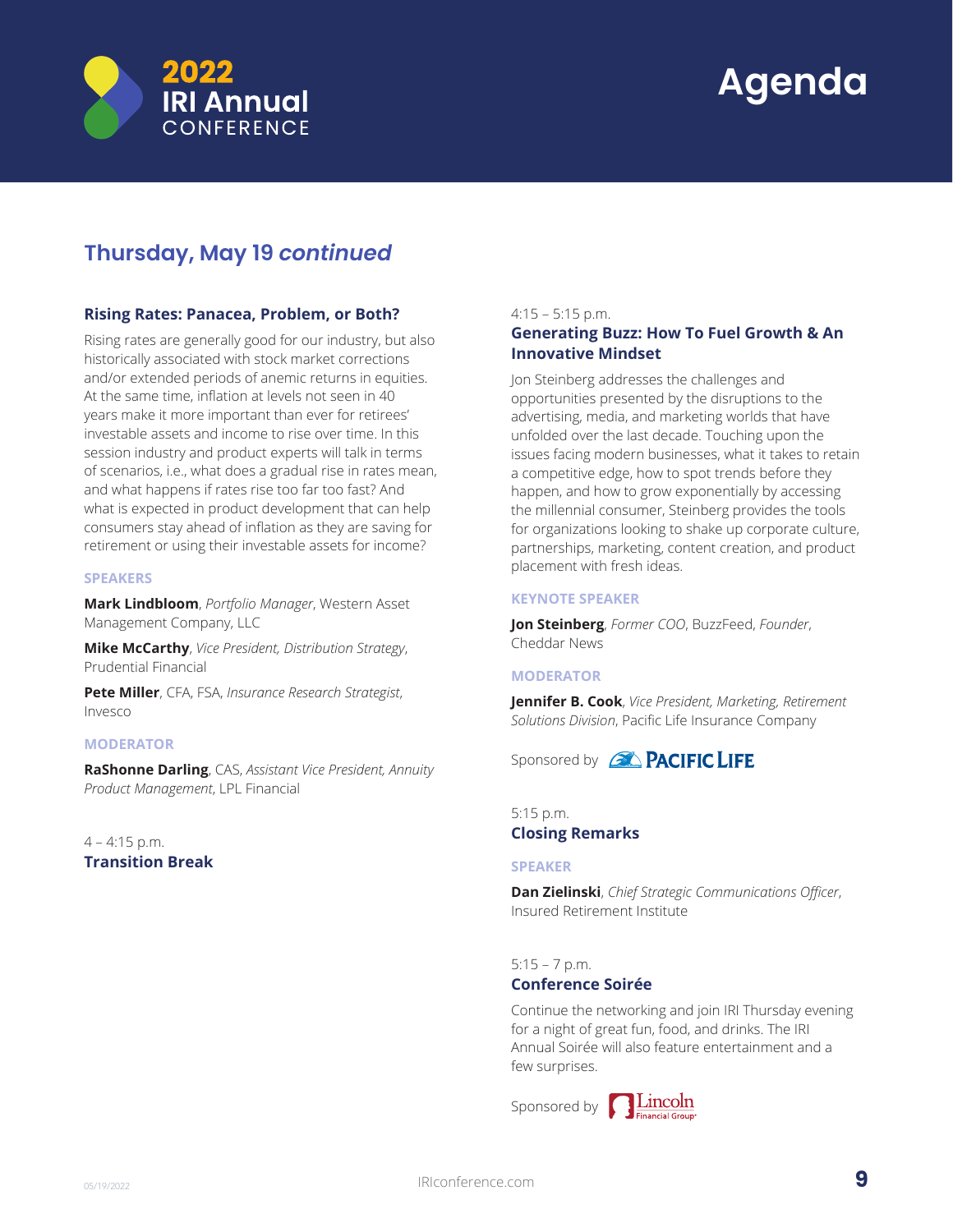

# **Friday, May 20**

 $8:30 - 10a$  m **General Session & Breakfast**

8:30 – 9 a.m. **Breakfast Service**

9 a.m. **Opening remarks**

### **SPEAKER**

**Christina Brady**, *Chief Operating Officer*, Insured Retirement Institute

### $9 - 10$  a.m.

# **Employee Retention: Addressing the "Great Resignation" and the "War for Talent."**

As organizations navigate their way through the rapidly shrinking workforce and the implications on their productivity and growth, retention has become the rallying cry of the day in light of the "Great Resignation." And, while we all seem to be able to point to what employees want, we don't seem to be giving it to them. Having been an executive recruiter at a top global firm and the architect behind Google's Internal Mobility Program for senior leaders, Ginny Clarke provides an expert perspective on the issues driving the current "War for Talent." In this talk, she shares the intricacies of how to fortify your talent infrastructure to not only retain your top talent, but to attract new talent in support of your strategic objectives.

## **KEYNOTE SPEAKER**

**Ginny Clarke**, *Former Director, Executive Recruiting*, Google and *Holistic Leadership Strategist*

## **MODERATOR**

**Darryl Gibbs**, *Chief Diversity Officer*, Equitable



Sponsored by **COUITABLE** 

 $10 - 10.15$  a.m. **Break**

10:15 – 11 a.m.

# **A SECURE Future: The Evolving Defined Contribution Experience**

While adoption of lifetime income options and annuities in defined contribution plans has been slow since the SECURE Act was passed in 2019, the addition of such options has the potential to dramatically change the relationships between participants, their plans, employers, plan administrators, and advisors. At the same time, the increased savings rates driven by SECURE 2.0 will create more plan balances capable of generating meaningful income using such options. How will plan participants allocate to these options given their relatively weak engagement with plans and plan resources today? How will the role of the advisor change when participants can "annuitize in place" rather than roll into an IRA? And what changes can we expect in financial education and behavior? Will participants truly begin to view their plan balances as an income source rather than a lump sum lottery prize? During this session experts in retirement and plan sponsor and participant dynamics will discuss these questions and more.

### **SPEAKERS**

**Joshua Dietch**, *Head of Retirement Thought Leadership*, T. Rowe Price

**Tim Shaw**, *Associate Director of Policy*, Aspen Institute

**James Cox**, *Managing Partner*, Harris Financial Group

### **MODERATOR**

**Arielle Jaffe**, *Vice President Strategic Relationships*, Cetera Financial Group